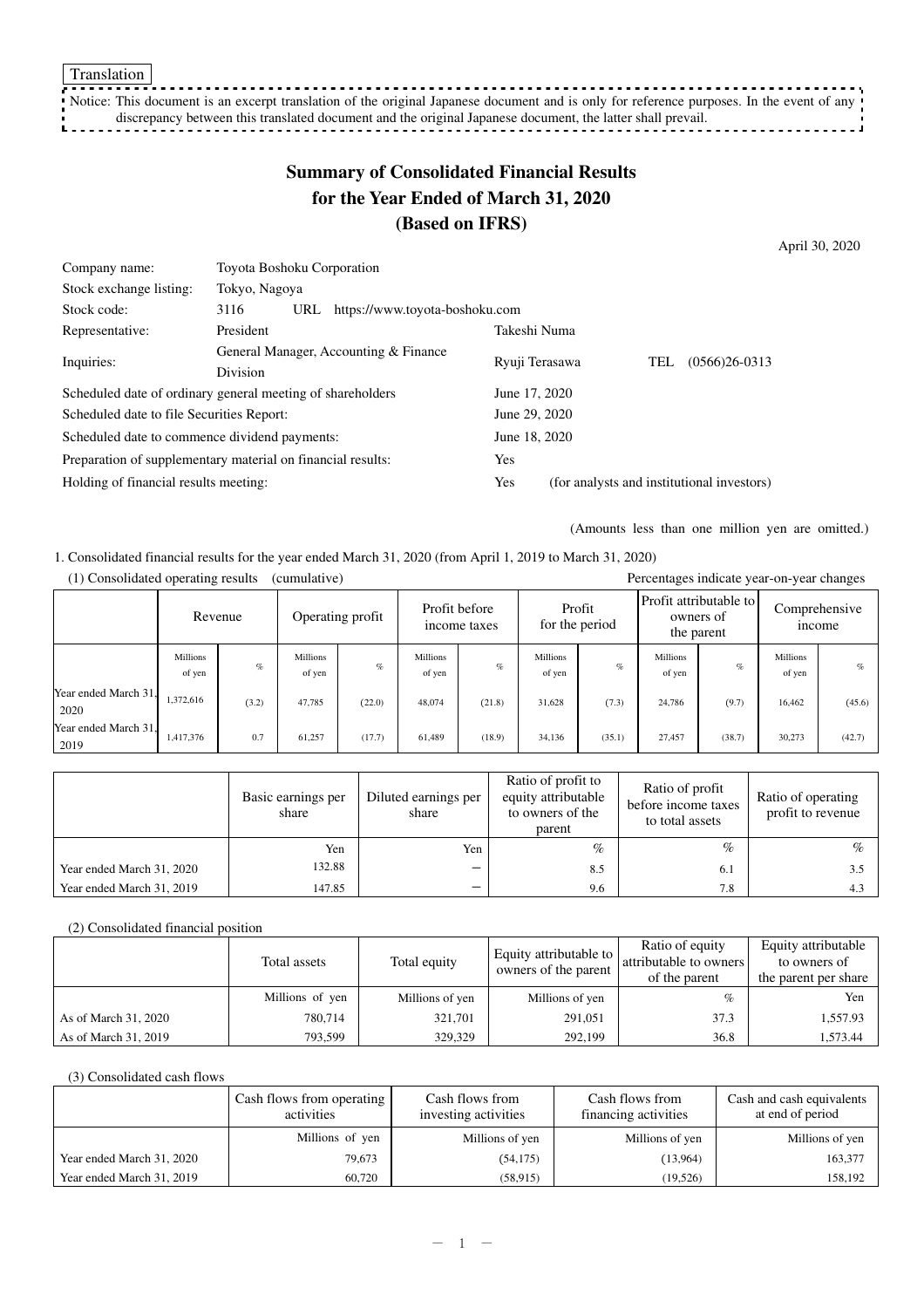#### 2. Cash dividends

|                                          |                 | Annual dividends per share |                 |                 |       |                      | Dividend<br>payout | Ratio of dividends to<br>equity attributable to |  |
|------------------------------------------|-----------------|----------------------------|-----------------|-----------------|-------|----------------------|--------------------|-------------------------------------------------|--|
|                                          | 1st quarter-end | 2nd quarter-end            | 3rd quarter-end | Fiscal year-end | Total | dividends<br>(total) | ratio              | owners of the parent                            |  |
|                                          | Yen             | Yen                        | Yen             | Yen             | Yen   | Millions of yen      | $\%$               | $\%$                                            |  |
| Year ended March 31, 2019                |                 | 28.00                      | —               | 28.00           | 56.00 | 10,399               | 37.9               | 3.6                                             |  |
| Year ending March 31, 2020               | -               | 28.00                      | –               | 26.00           | 54.00 | 10.088               | 40.6               | 3.4                                             |  |
| Year ending March 31, 2021<br>(Forecast) |                 |                            | —               |                 | -     |                      | -                  |                                                 |  |

(Note) Forecasts for Cash dividends are to be determined.

We will make an announcement regarding Cash dividends forecasts promptly as soon as we are able to do so.

3. Forecast of consolidated financial results for the year ending March 31, 2021 (from April 1, 2020 to March 31, 2021)

As it is difficult to make reasonable calculations at present, forecasts of Consolidated financial results are to be determined. We will make an announcement regarding forecasts promptly as soon as we are able to do so.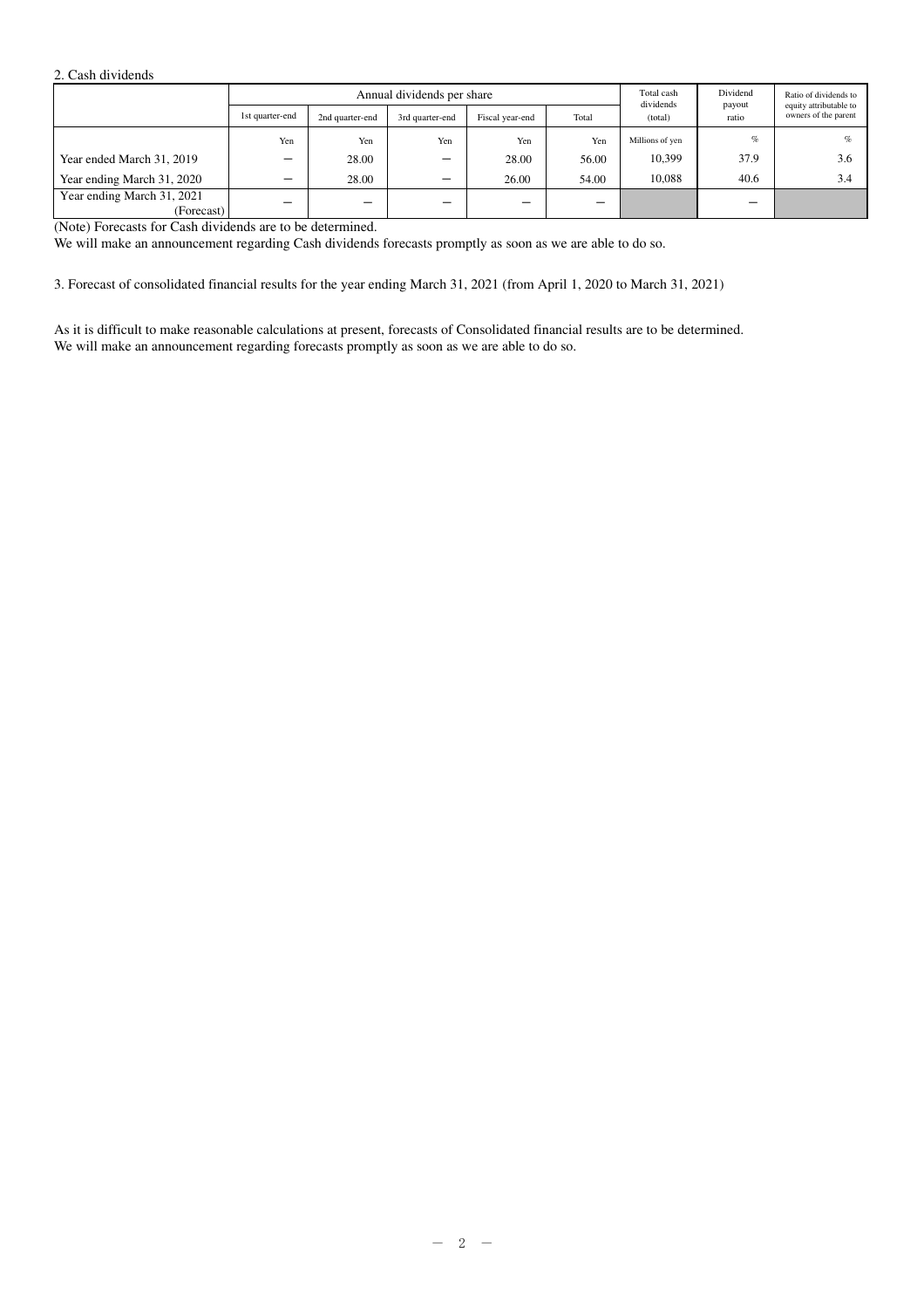#### 4. Notes

| (1) Changes in significant subsidiaries during the year ended March 31, 2020           | Yes |
|----------------------------------------------------------------------------------------|-----|
| (changes in specified subsidiaries resulting in the change in scope of consolidation): |     |

| (2) Changes in accounting policies, changes in accounting estimates, and restatement of prior period financial statements |     |  |  |  |  |
|---------------------------------------------------------------------------------------------------------------------------|-----|--|--|--|--|
| Changes in accounting policies required by IFRS:                                                                          | Yes |  |  |  |  |
| Changes in accounting policies due to other reasons:                                                                      | No  |  |  |  |  |
| Changes in accounting estimates:                                                                                          | No  |  |  |  |  |
|                                                                                                                           |     |  |  |  |  |

(3) Number of issued shares (common shares)

| Total number of issued shares at the end of the period (including treasury shares) |  |
|------------------------------------------------------------------------------------|--|
|                                                                                    |  |

|                                                                                               |  |  |                                                                                                                                  | 187,665,738 shares |  |
|-----------------------------------------------------------------------------------------------|--|--|----------------------------------------------------------------------------------------------------------------------------------|--------------------|--|
| Number of treasury shares at the end of the period                                            |  |  |                                                                                                                                  |                    |  |
|                                                                                               |  |  |                                                                                                                                  | 1,958,513 shares   |  |
| Average number of shares during the period (cumulative from the beginning of the fiscal year) |  |  |                                                                                                                                  |                    |  |
|                                                                                               |  |  |                                                                                                                                  | 185,707,271 shares |  |
|                                                                                               |  |  | 187,665,738 shares As of March 31, 2019<br>845,736 shares As of March 31, 2019<br>186,540,338 shares   Year ended March 31, 2019 |                    |  |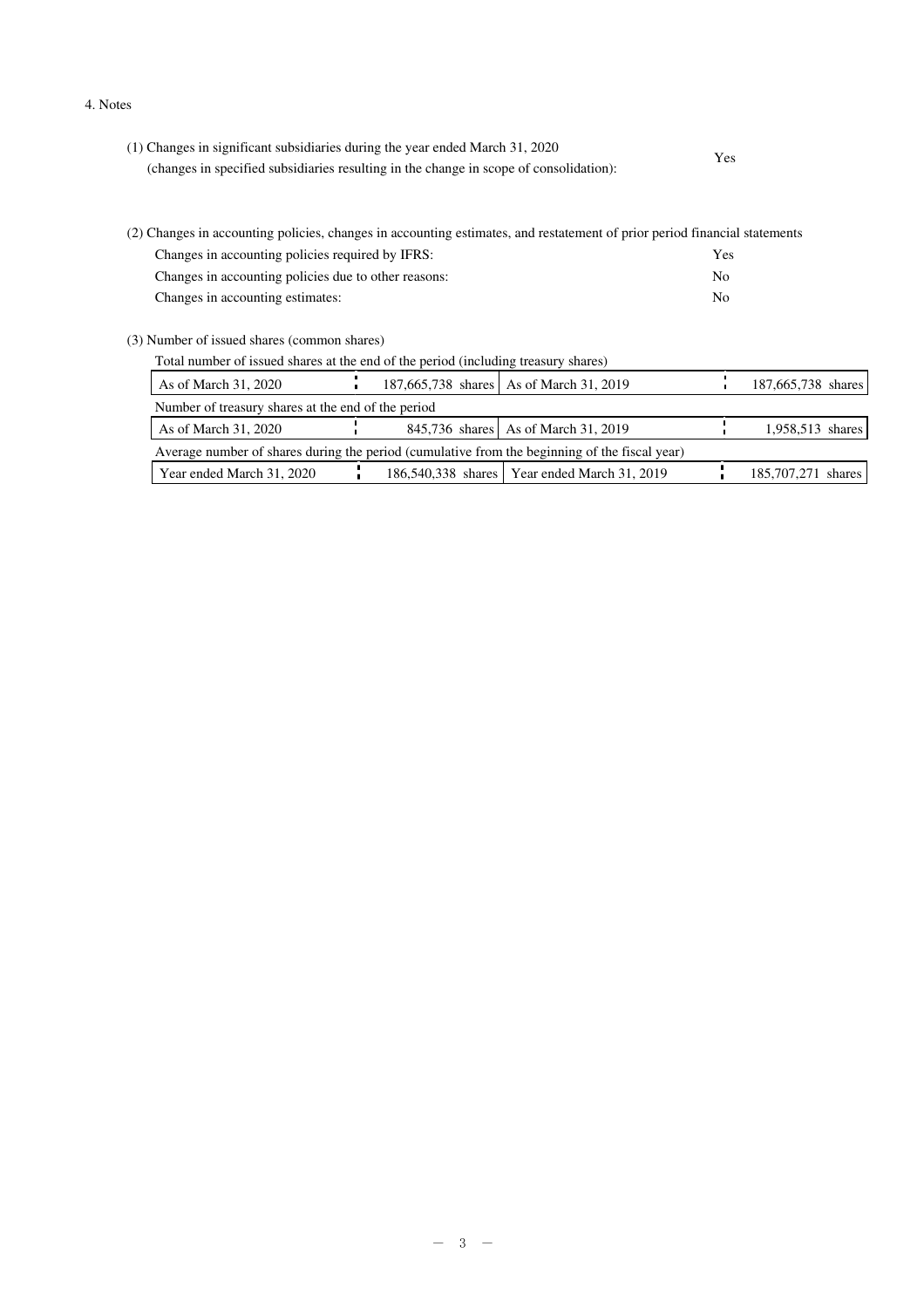### **Consolidated financial statements Consolidated Statement of Financial Position**

|                                               | As of March 31, 2019 | As of March 31, 2020 |
|-----------------------------------------------|----------------------|----------------------|
| Assets                                        |                      |                      |
| Current assets                                |                      |                      |
| Cash and cash equivalents                     | 158,192              | 163,377              |
| Trade and other receivables                   | 241,562              | 197,081              |
| Inventories                                   | 65,282               | 68,166               |
| Other financial assets                        | 16,843               | 15,120               |
| Income taxes receivable                       | 4,637                | 4,827                |
| Other current assets                          | 7,103                | 8,976                |
| Total current assets                          | 493,621              | 457,548              |
| Non-current assets                            |                      |                      |
| Property, plant and equipment                 | 233,978              | 256,661              |
| Goodwill                                      | 4,876                | 4,871                |
| Intangible assets                             | 10,106               | 10,873               |
| Investments accounted for using equity method | 11,891               | 15,011               |
| Other financial assets                        | 20,587               | 18,561               |
| Deferred tax assets                           | 14,144               | 15,572               |
| Other non-current assets                      | 4,393                | 1,614                |
| Total non-current assets                      | 299,978              | 323,166              |
| Total assets                                  | 793,599              | 780,714              |

(Millions of yen)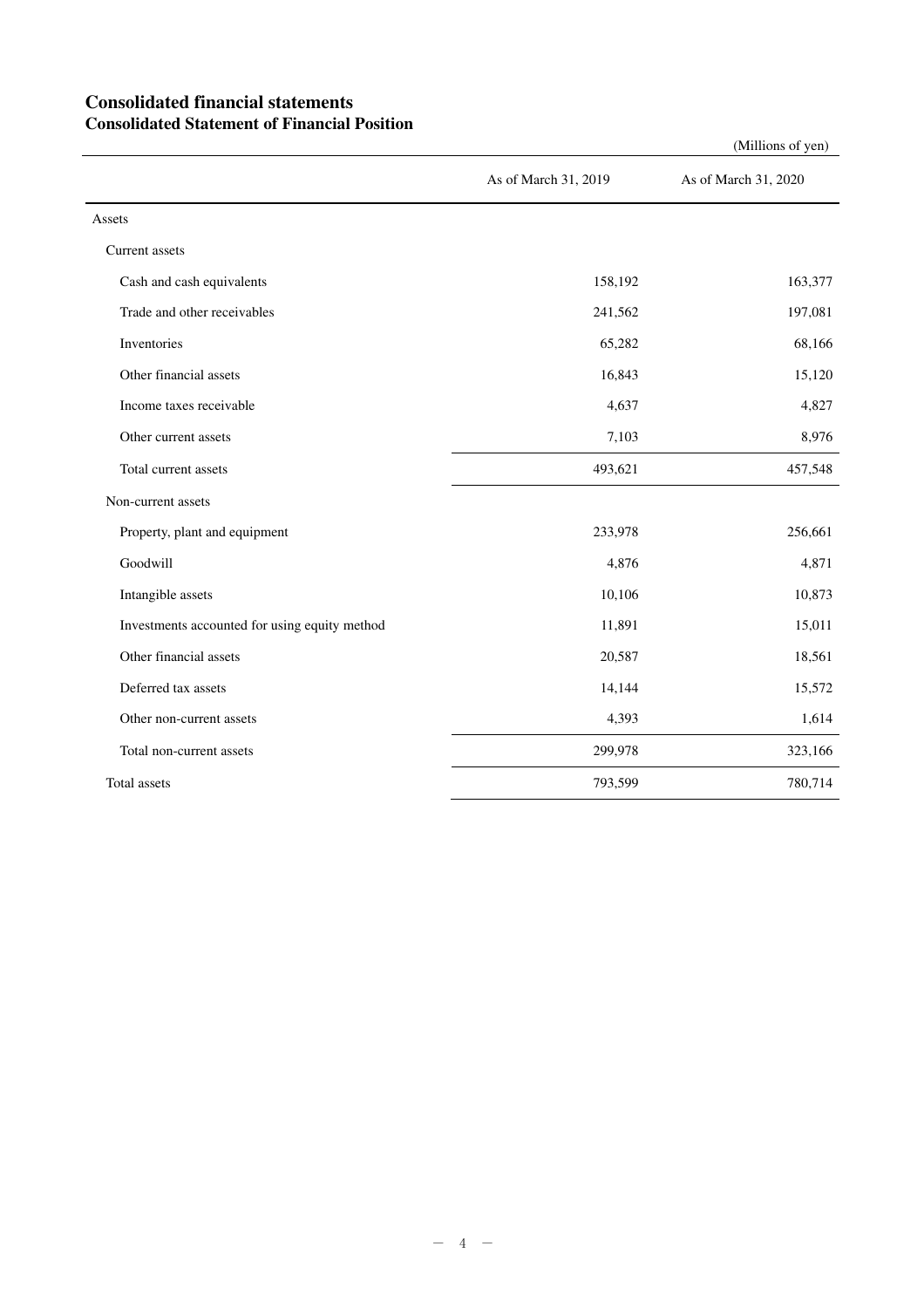|                                                   |                      | (Millions of yen)    |
|---------------------------------------------------|----------------------|----------------------|
|                                                   | As of March 31, 2019 | As of March 31, 2020 |
| Liabilities and equity                            |                      |                      |
| Liabilities                                       |                      |                      |
| <b>Current liabilities</b>                        |                      |                      |
| Trade and other payables                          | 207,166              | 179,103              |
| Bonds and borrowings                              | 22,923               | 50,231               |
| Other financial liabilities                       | 2,316                | 3,410                |
| Income taxes payable                              | 6,241                | 6,302                |
| Provisions                                        | 2,793                | 3,921                |
| Other current liabilities                         | 67,195               | 70,358               |
| Total current liabilities                         | 308,637              | 313,327              |
| Non-current liabilities                           |                      |                      |
| Bonds and borrowings                              | 91,838               | 74,301               |
| Other financial liabilities                       | 1,254                | 7,758                |
| Retirement benefit liability                      | 57,676               | 58,982               |
| Provisions                                        | 255                  | 255                  |
| Deferred tax liabilities                          | 2,699                | 2,776                |
| Other non-current liabilities                     | 1,909                | 1,611                |
| Total non-current liabilities                     | 155,632              | 145,685              |
| <b>Total liabilities</b>                          | 464,269              | 459,013              |
| Equity                                            |                      |                      |
| Share capital                                     | 8,400                | 8,400                |
| Capital surplus                                   | 7,570                | 3,044                |
| Retained earnings                                 | 275,160              | 289,880              |
| Treasury shares                                   | (3,875)              | (1,674)              |
| Other components of equity                        | 4,943                | (8,599)              |
| Total equity attributable to owners of the parent | 292,199              | 291,051              |
| Non-controlling interests                         | 37,130               | 30,649               |
| Total equity                                      | 329,329              | 321,701              |
| Total liabilities and equity                      | 793,599              | 780,714              |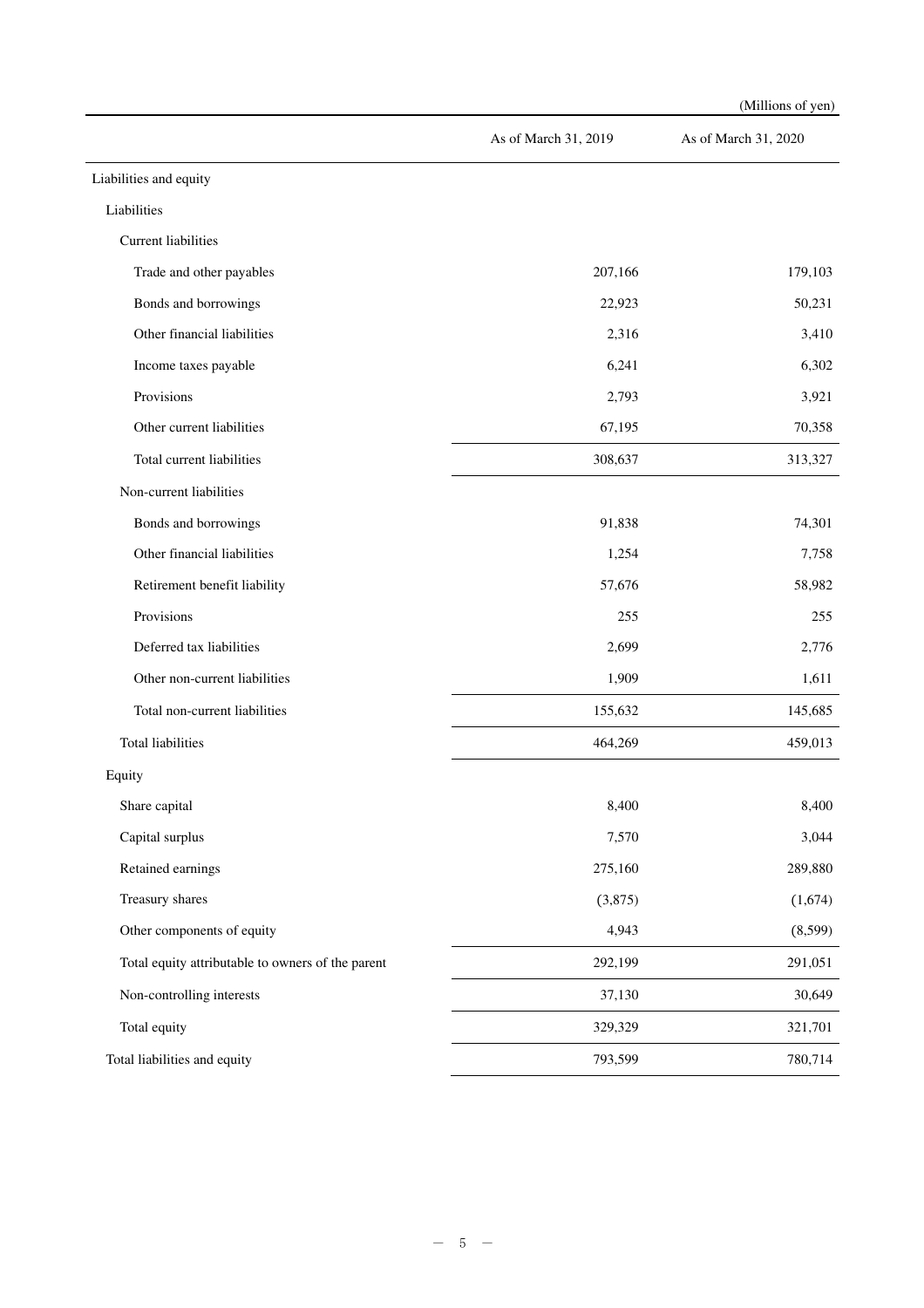#### **Consolidated statement of income and consolidated statement of comprehensive income Consolidated Statement of Profit or Loss**

|                                                                     |                                     | (Millions of yen)                   |
|---------------------------------------------------------------------|-------------------------------------|-------------------------------------|
|                                                                     | Fiscal year ended<br>March 31, 2019 | Fiscal year ended<br>March 31, 2020 |
| Revenue                                                             | 1,417,376                           | 1,372,616                           |
| Cost of sales                                                       | 1,269,857                           | 1,238,561                           |
| Gross profit                                                        | 147,518                             | 134,054                             |
| Selling, general and administrative expenses                        | 85,375                              | 84,323                              |
| Other income                                                        | 5,206                               | 5,847                               |
| Other expenses                                                      | 6,092                               | 7,792                               |
| Operating profit                                                    | 61,257                              | 47,785                              |
| Finance income                                                      | 2,562                               | 2,245                               |
| Finance expenses                                                    | 3,293                               | 2,865                               |
| Share of profit of investments accounted for using equity<br>method | 962                                 | 908                                 |
| Profit before income taxes                                          | 61,489                              | 48,074                              |
| Income tax expense                                                  | 27,352                              | 16,446                              |
| Profit for the period                                               | 34,136                              | 31,628                              |
| Profit attributable to                                              |                                     |                                     |
| Owners of the parent                                                | 27,457                              | 24,786                              |
| Non-controlling interests                                           | 6,678                               | 6,841                               |
| Profit attributable to owners of the parent per share               |                                     |                                     |

| Basic earnings per share (Yen)   | 147.85 | 132.88 |
|----------------------------------|--------|--------|
| Diluted earnings per share (Yen) |        |        |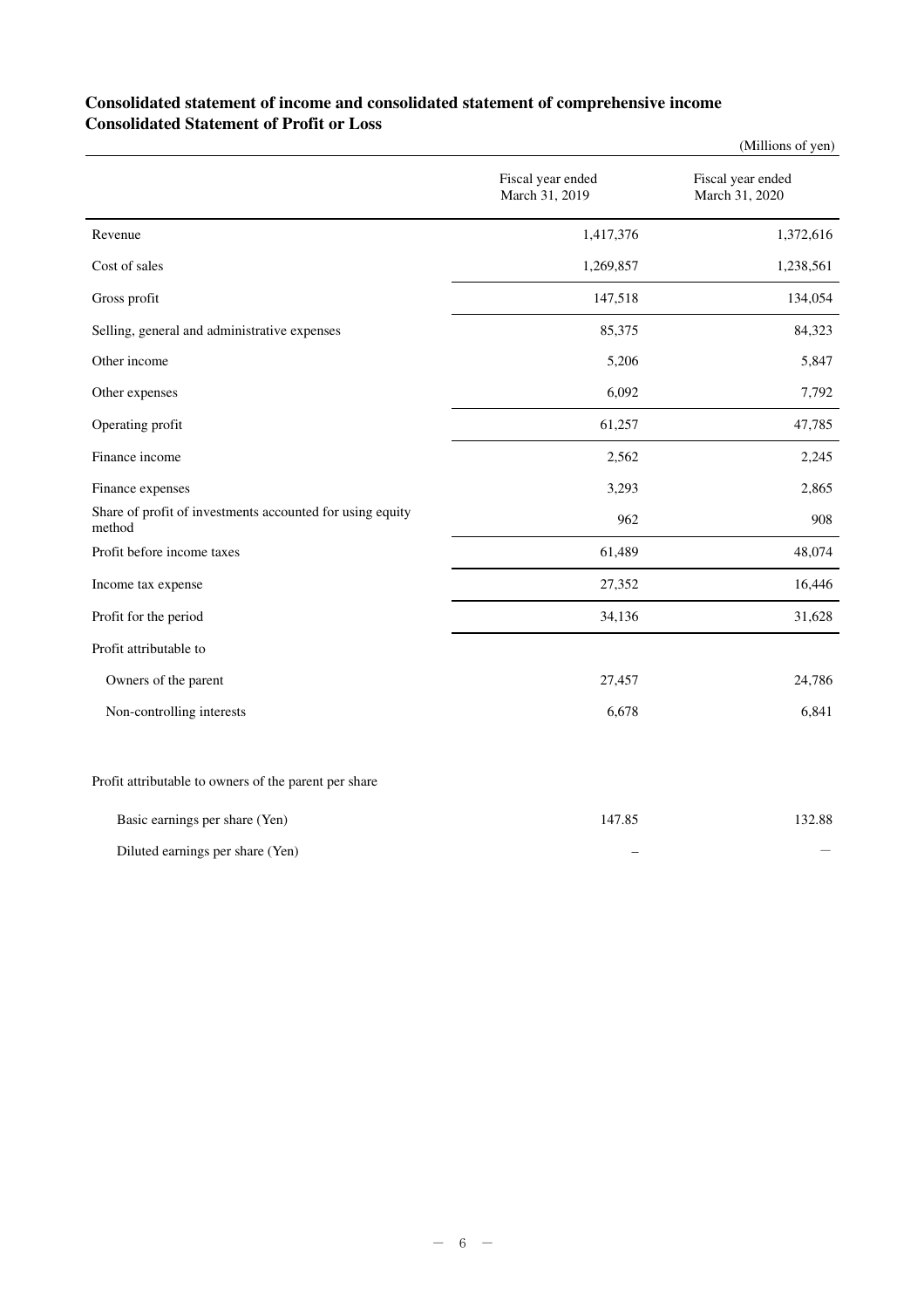## **Consolidated Statement of Comprehensive Income**

|                                                                                                             |                                     | (Millions of yen)                   |
|-------------------------------------------------------------------------------------------------------------|-------------------------------------|-------------------------------------|
|                                                                                                             | Fiscal year ended<br>March 31, 2019 | Fiscal year ended<br>March 31, 2020 |
| Profit for the period                                                                                       | 34,136                              | 31,628                              |
| Other comprehensive income                                                                                  |                                     |                                     |
| Items that will not be reclassified to profit or loss                                                       |                                     |                                     |
| Remeasurements of defined benefit plans                                                                     | (2,844)                             | 257                                 |
| Net change in fair value of equity instruments measured<br>at fair value through other comprehensive income | (758)                               | (1,904)                             |
| Share of other comprehensive income of investments<br>accounted for using equity method                     |                                     | 100                                 |
| Items that may be reclassified to profit or loss                                                            |                                     |                                     |
| Exchange differences on translation of foreign operations                                                   | (60)                                | (13, 317)                           |
| Net change in fair value of debt instruments measured at<br>fair value through other comprehensive income   | (11)                                | (0)                                 |
| Share of other comprehensive income of investments<br>accounted for using equity method                     | (187)                               | (302)                               |
| Total other comprehensive income                                                                            | (3,863)                             | (15, 165)                           |
| Comprehensive income                                                                                        | 30,273                              | 16,462                              |
| Comprehensive income attributable to                                                                        |                                     |                                     |
| Owners of the parent                                                                                        | 24,003                              | 11,636                              |

| Non-controlling interests | 6.269 | 025<br>$4.02 -$ |
|---------------------------|-------|-----------------|
|                           |       |                 |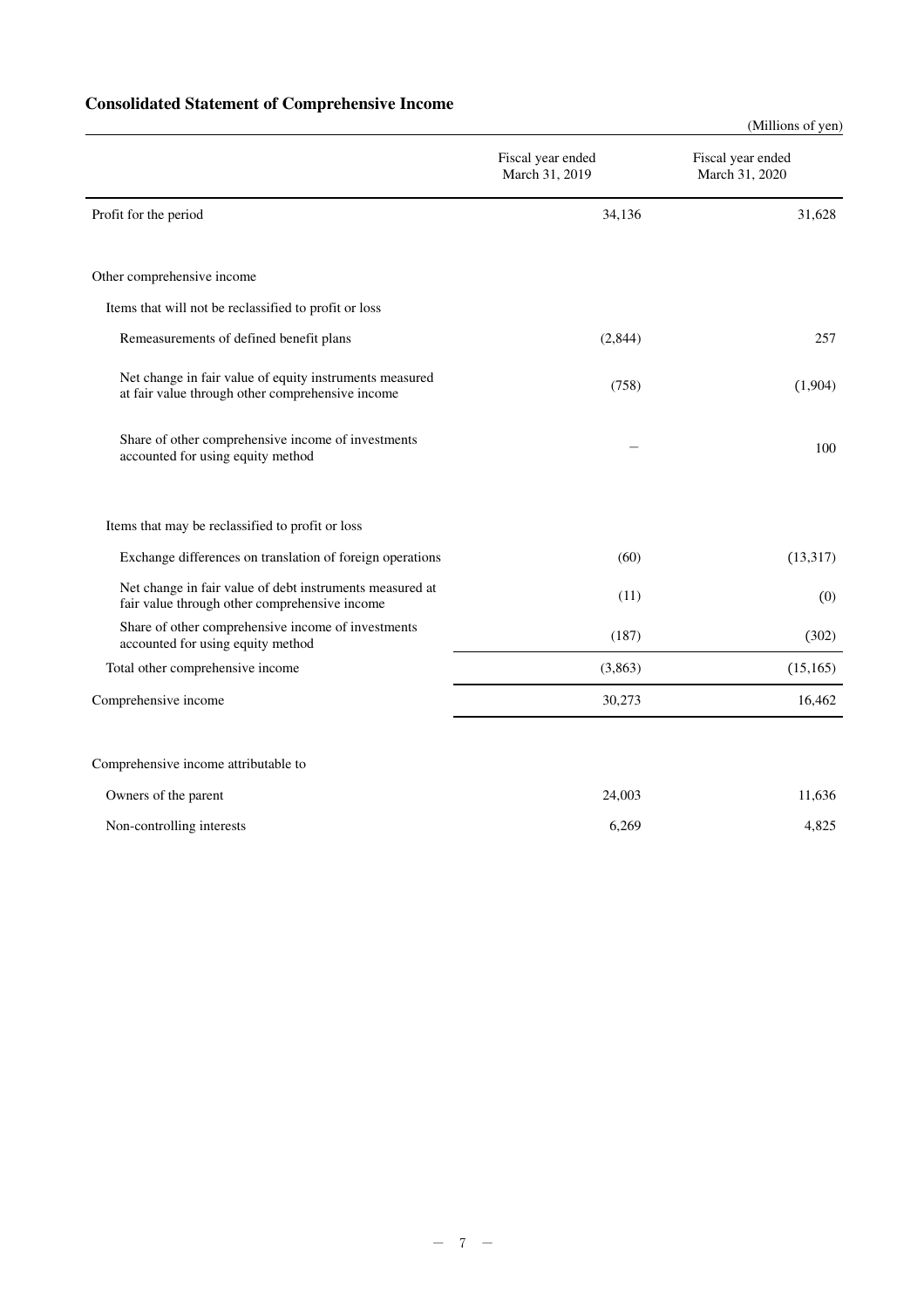#### **Consolidated Statement of Changes in Equity**

Fiscal year ended March 31, 2019

| (Millions of yen)                                |               |                 |                                         |         |                                                               |  |  |
|--------------------------------------------------|---------------|-----------------|-----------------------------------------|---------|---------------------------------------------------------------|--|--|
|                                                  |               |                 | Equity attributable to owners of parent |         |                                                               |  |  |
|                                                  |               |                 |                                         |         | Other components<br>of equity                                 |  |  |
|                                                  | Share capital | Capital surplus | Retained<br>earnings                    |         | Treasury shares Remeasurements<br>of defined benefit<br>plans |  |  |
| Balance at April 1, 2018                         | 8,400         | 8,441           | 261,187                                 | (3,874) |                                                               |  |  |
| Profit for the period                            |               |                 | 27,457                                  |         |                                                               |  |  |
| Other comprehensive income                       |               |                 |                                         |         | (2,854)                                                       |  |  |
| Comprehensive income                             |               |                 | 27,457                                  |         | (2,854)                                                       |  |  |
| Purchase of treasury shares                      |               |                 |                                         | (0)     |                                                               |  |  |
| Disposal of treasury shares                      |               |                 | (10, 585)                               |         |                                                               |  |  |
| <b>Dividends</b>                                 |               | (871)           |                                         |         |                                                               |  |  |
| Changes in ownership interest<br>in subsidiaries |               |                 |                                         |         |                                                               |  |  |
| Capital increase of<br>consolidated subsidiaries |               |                 |                                         |         |                                                               |  |  |
| Transfer to retained earnings                    |               |                 | (2,843)                                 |         | 2,854                                                         |  |  |
| Other                                            |               |                 | (55)                                    |         |                                                               |  |  |
| Total transactions with owners                   |               | (871)           | (13, 484)                               | (0)     | 2,854                                                         |  |  |
| Balance at March 31, 2019                        | 8,400         | 7,570           | 275,160                                 | (3,875) |                                                               |  |  |

|                                                  |                                                                                                              | Equity attributable to owners of parent                                                                                                         |                                                                       |           |                              |          |
|--------------------------------------------------|--------------------------------------------------------------------------------------------------------------|-------------------------------------------------------------------------------------------------------------------------------------------------|-----------------------------------------------------------------------|-----------|------------------------------|----------|
|                                                  |                                                                                                              | Other components of equity                                                                                                                      |                                                                       |           |                              |          |
|                                                  | Net change in<br>fair value of<br>equity<br>instruments<br>value through<br>other<br>comprehensive<br>income | Net change in<br>fair value of<br>debt<br>instruments<br>measured at fair measured at fair<br>value through<br>other<br>comprehensive<br>income | Exchange<br>differences on<br>translation of<br>foreign<br>operations | Total     | Non-controlling<br>interests | Total    |
| Balance at April 1, 2018                         | 6,805                                                                                                        | (87)                                                                                                                                            | (1, 165)                                                              | 279,707   | 46,314                       | 326,022  |
| Profit for the period                            |                                                                                                              |                                                                                                                                                 |                                                                       | 27,457    | 6,678                        | 34,136   |
| Other comprehensive income                       | (758)                                                                                                        | (11)                                                                                                                                            | 170                                                                   | (3, 453)  | (409)                        | (3, 863) |
| Comprehensive income                             | (758)                                                                                                        | (11)                                                                                                                                            | 170                                                                   | 24,003    | 6,269                        | 30,273   |
| Purchase of treasury shares                      |                                                                                                              |                                                                                                                                                 |                                                                       | (0)       |                              | (0)      |
| Dividends                                        |                                                                                                              |                                                                                                                                                 |                                                                       | (10, 585) | (8,032)                      | (18,617) |
| Changes in ownership interest<br>in subsidiaries |                                                                                                              |                                                                                                                                                 |                                                                       | (871)     | (6,997)                      | (7, 868) |
| Changes in scope of<br>consolidation             |                                                                                                              |                                                                                                                                                 |                                                                       |           | (850)                        | (850)    |
| Capital increase of<br>consolidated subsidiaries |                                                                                                              |                                                                                                                                                 |                                                                       |           | 426                          | 426      |
| Transfer to retained earnings                    | (10)                                                                                                         |                                                                                                                                                 |                                                                       |           |                              |          |
| Other                                            |                                                                                                              |                                                                                                                                                 |                                                                       | (55)      |                              | (55)     |
| Total transactions with owners                   | (10)                                                                                                         |                                                                                                                                                 |                                                                       | (11,512)  | (15, 453)                    | (26,965) |
| Balance at March 31, 2019                        | 6,036                                                                                                        | (98)                                                                                                                                            | (994)                                                                 | 292,199   | 37,130                       | 329,329  |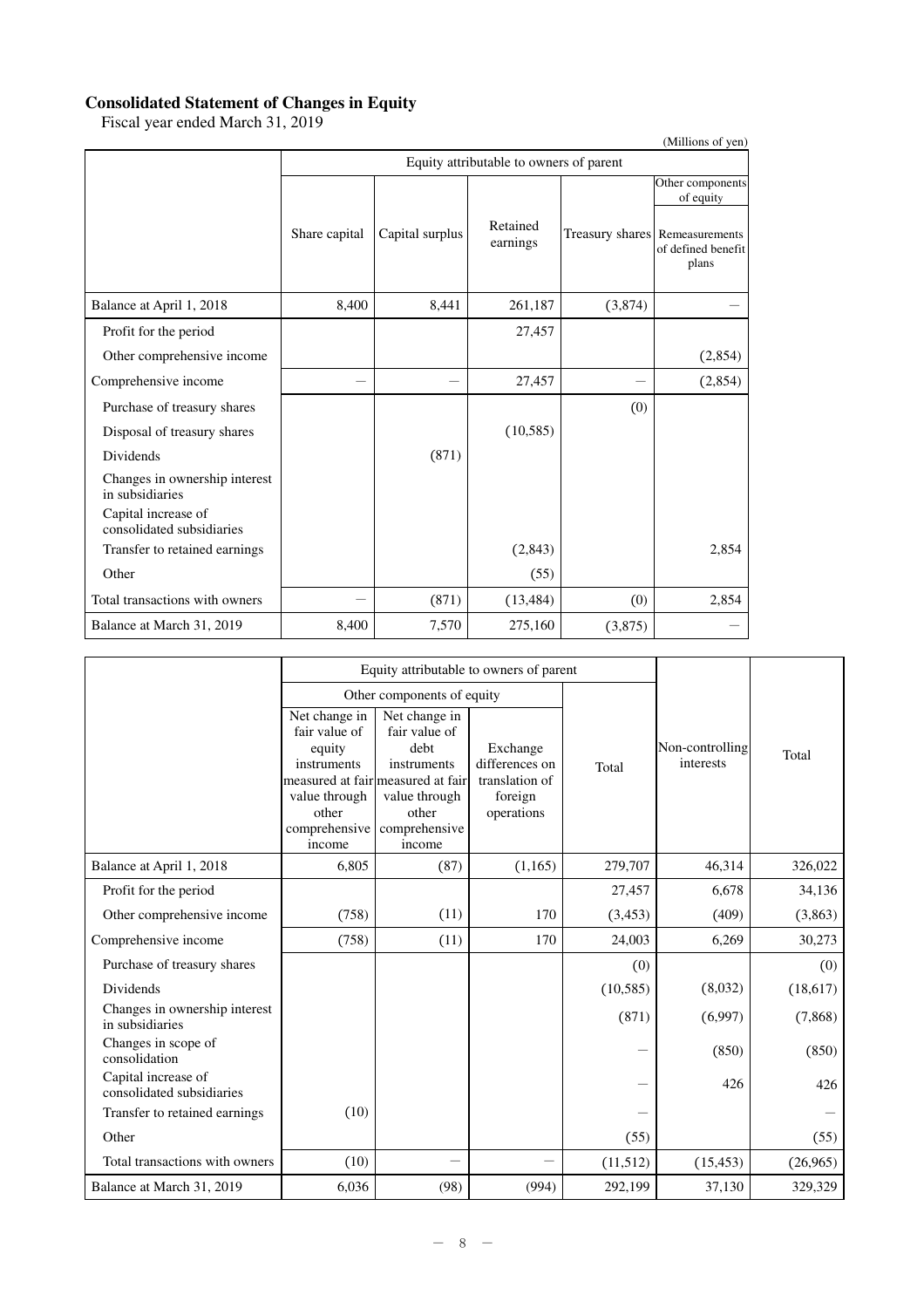### Fiscal year ended March 31, 2020

| (Millions of yen)                                |               |                 |                                         |         |                                                               |  |  |
|--------------------------------------------------|---------------|-----------------|-----------------------------------------|---------|---------------------------------------------------------------|--|--|
|                                                  |               |                 | Equity attributable to owners of parent |         |                                                               |  |  |
|                                                  |               |                 |                                         |         | Other components<br>of equity                                 |  |  |
|                                                  | Share capital | Capital surplus | Retained<br>earnings                    |         | Treasury shares Remeasurements<br>of defined benefit<br>plans |  |  |
| Balance at April 1, 2019                         | 8,400         | 7,570           | 275,160                                 | (3,875) |                                                               |  |  |
| Profit for the period                            |               |                 | 24,786                                  |         |                                                               |  |  |
| Other comprehensive income                       |               |                 |                                         |         | 326                                                           |  |  |
| Comprehensive income                             |               |                 | 24,786                                  |         | 326                                                           |  |  |
| Purchase of treasury shares                      |               |                 |                                         | (0)     |                                                               |  |  |
| Disposal of treasury shares                      |               |                 |                                         | 2,201   |                                                               |  |  |
| Dividends                                        |               |                 | (10, 430)                               |         |                                                               |  |  |
| Changes in ownership interest<br>in subsidiaries |               | (4,525)         |                                         |         |                                                               |  |  |
| Capital increase of<br>consolidated subsidiaries |               |                 |                                         |         |                                                               |  |  |
| Transfer to retained earnings                    |               |                 | 393                                     |         | (326)                                                         |  |  |
| Other                                            |               |                 | (28)                                    |         |                                                               |  |  |
| Total transactions with owners                   |               | (4,525)         | (10,066)                                | 2,201   | (326)                                                         |  |  |
| Balance at March 31, 2020                        | 8,400         | 3,044           | 289,880                                 | (1,674) |                                                               |  |  |

|                                                  | Equity attributable to owners of parent                                                                                          |                                                                                                                             |                                                                       |           |                              |           |
|--------------------------------------------------|----------------------------------------------------------------------------------------------------------------------------------|-----------------------------------------------------------------------------------------------------------------------------|-----------------------------------------------------------------------|-----------|------------------------------|-----------|
|                                                  |                                                                                                                                  | Other components of equity                                                                                                  |                                                                       |           |                              |           |
|                                                  | Net change in<br>fair value of<br>equity<br>instruments<br>measured at fair<br>value through<br>other<br>comprehensive<br>income | Net change in<br>fair value of<br>debt instruments<br>measured at fair<br>value through<br>other<br>comprehensive<br>income | Exchange<br>differences on<br>translation of<br>foreign<br>operations | Total     | Non-controlling<br>interests | Total     |
| Balance at April 1, 2019                         | 6,036                                                                                                                            | (98)                                                                                                                        | (994)                                                                 | 292,199   | 37,130                       | 329,329   |
| Profit for the period                            |                                                                                                                                  |                                                                                                                             |                                                                       | 24,786    | 6,841                        | 31,628    |
| Other comprehensive income                       | (1,803)                                                                                                                          | (0)                                                                                                                         | (11, 673)                                                             | (13, 150) | (2,015)                      | (15, 165) |
| Comprehensive income                             | (1,803)                                                                                                                          | (0)                                                                                                                         | (11,673)                                                              | 11,636    | 4,825                        | 16,462    |
| Purchase of treasury shares                      |                                                                                                                                  |                                                                                                                             |                                                                       | (0)       |                              | (0)       |
| Disposal of treasury shares                      |                                                                                                                                  |                                                                                                                             |                                                                       | 2,201     |                              | 2,201     |
| Dividends                                        |                                                                                                                                  |                                                                                                                             |                                                                       | (10, 430) | (4,620)                      | (15,050)  |
| Changes in ownership interest<br>in subsidiaries |                                                                                                                                  |                                                                                                                             |                                                                       | (4,525)   | (6,686)                      | (11,211)  |
| Capital increase of<br>consolidated subsidiaries |                                                                                                                                  |                                                                                                                             |                                                                       |           |                              |           |
| Transfer to retained earnings                    | (66)                                                                                                                             |                                                                                                                             |                                                                       |           |                              |           |
| Other                                            |                                                                                                                                  |                                                                                                                             |                                                                       | (28)      |                              | (28)      |
| Total transactions with owners                   | (66)                                                                                                                             | <u>—</u>                                                                                                                    |                                                                       | (12,784)  | (11, 306)                    | (24,090)  |
| Balance at March 31, 2020                        | 4,167                                                                                                                            | (98)                                                                                                                        | (12,668)                                                              | 291,051   | 30,649                       | 321,701   |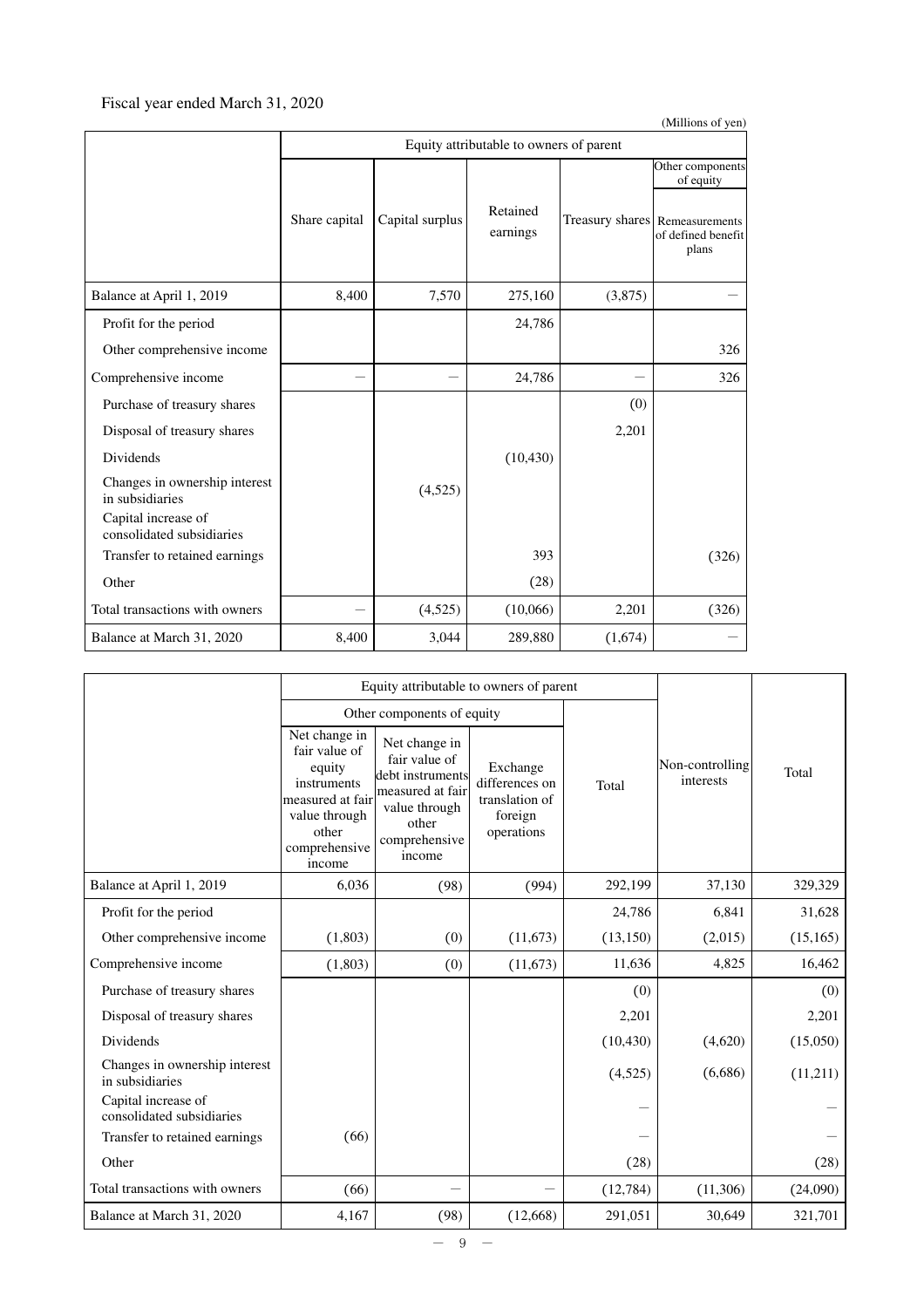### **Consolidated Statement of Cash Flows**

|                                                     |                   | (Millions of yen) |
|-----------------------------------------------------|-------------------|-------------------|
|                                                     | Fiscal year ended | Fiscal year ended |
|                                                     | March 31, 2019    | March 31, 2020    |
| Cash flows from operating activities                |                   |                   |
| Profit before income taxes                          | 61,489            | 48,074            |
| Depreciation and amortization                       | 35,153            | 40,223            |
| Interest and dividend income                        | (1,647)           | (1,920)           |
| Decrease (increase) in trade receivables            | (5,795)           | 37,983            |
| Decrease (increase) in inventories                  | (17,566)          | (4, 387)          |
| Increase (decrease) in trade payables               | 9,557             | (29,601)          |
| Increase (decrease) in retirement benefit liability | 1,089             | 1,659             |
| Other                                               | 3,811             | 3,646             |
| Subtotal                                            | 86,092            | 95,678            |
| Interest received                                   | 1,463             | 1,725             |
| Dividends received                                  | 694               | 1,046             |
| Interest paid                                       | (1,502)           | (1, 435)          |
| Income taxes paid                                   | (26,028)          | (17, 342)         |
| Net cash provided by (used in) operating activities | 60,720            | 79,673            |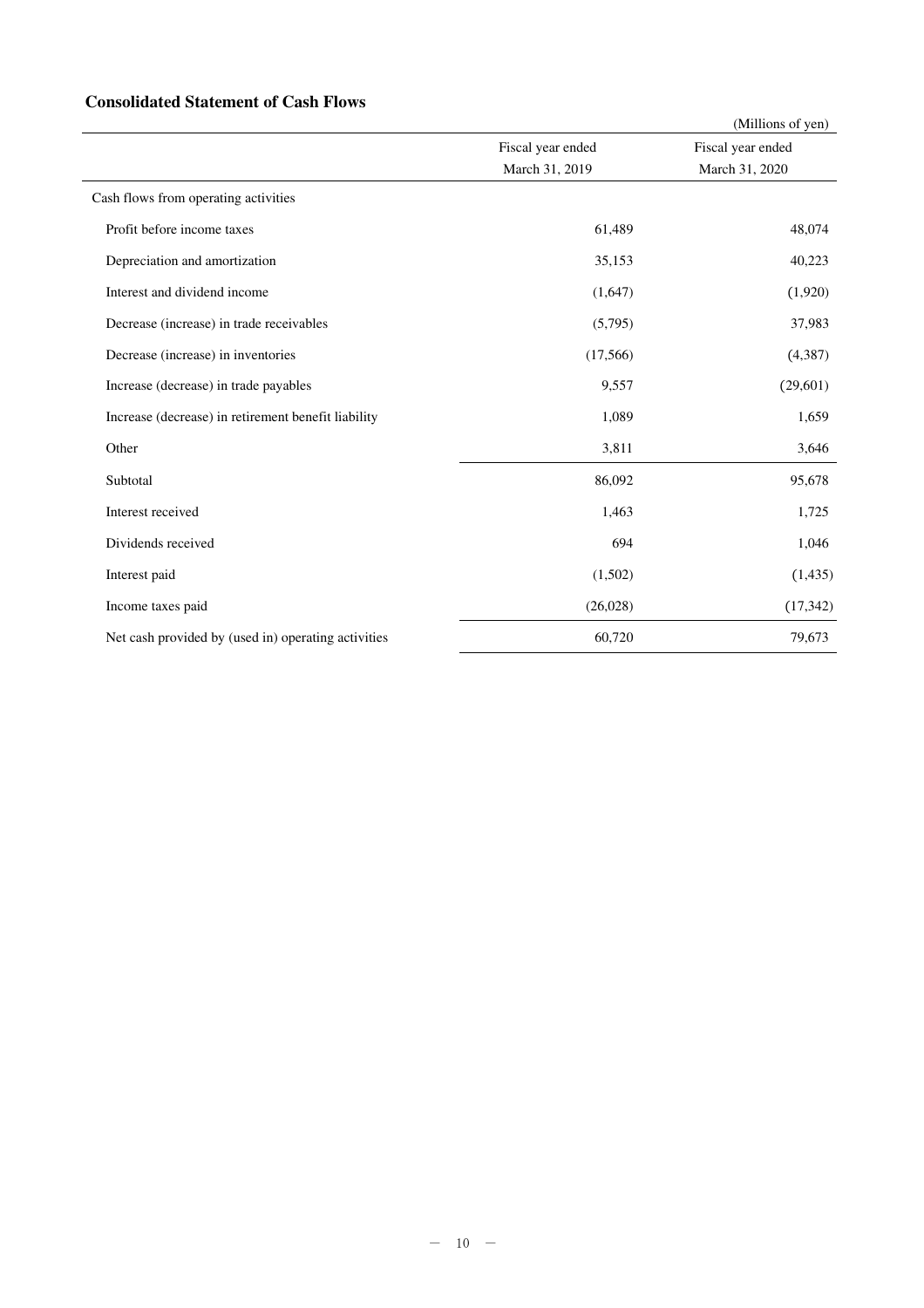|                                                                                         |                                     | (Millions of yen)                   |
|-----------------------------------------------------------------------------------------|-------------------------------------|-------------------------------------|
|                                                                                         | Fiscal year ended<br>March 31, 2019 | Fiscal year ended<br>March 31, 2020 |
| Cash flows from investing activities                                                    |                                     |                                     |
| Purchase of property, plant and equipment                                               | (55, 735)                           | (49, 848)                           |
| Proceeds from sales of property, plant and equipment                                    | 2,243                               | 1,799                               |
| Purchase of intangible assets                                                           | (4, 436)                            | (3,235)                             |
| Purchase of equity instruments                                                          | (417)                               | (3,864)                             |
| Payments into time deposits                                                             | (4, 466)                            | (8,118)                             |
| Proceeds from withdrawal of time deposits                                               | 3,311                               | 10,041                              |
| Other                                                                                   | 585                                 | (949)                               |
| Net cash provided by (used in) investing activities                                     | (58, 915)                           | (54, 175)                           |
| Cash flows from financing activities                                                    |                                     |                                     |
| Proceeds from short-term borrowings                                                     | 14,771                              | 14,219                              |
| Repayments of short-term borrowings                                                     | (529)                               | (534)                               |
| Proceeds from long-term borrowings                                                      | 23,000                              |                                     |
| Repayments of long-term borrowings                                                      | (20,054)                            | (3,674)                             |
| Redemption of bonds                                                                     | (10,000)                            |                                     |
| Dividends paid                                                                          | (10, 582)                           | (10, 423)                           |
| Dividends paid to non-controlling interests                                             | (8,504)                             | (4,660)                             |
| Payments for acquisition of interests in subsidiaries from<br>non-controlling interests | (7,868)                             | (6,883)                             |
| Repayments of lease liabilities                                                         | (193)                               | (2,007)                             |
| Other                                                                                   | 434                                 | (0)                                 |
| Net cash provided by (used in) financing activities                                     | (19, 526)                           | (13,964)                            |
| Effect of exchange rate changes on cash and cash equivalents                            | (2, 458)                            | (6,348)                             |
| Net increase (decrease) in cash and cash equivalents                                    | (20, 179)                           | 5,184                               |
| Cash and cash equivalents at beginning of period                                        | 178,372                             | 158,192                             |
| Cash and cash equivalents at end of period                                              | 158,192                             | 163,377                             |